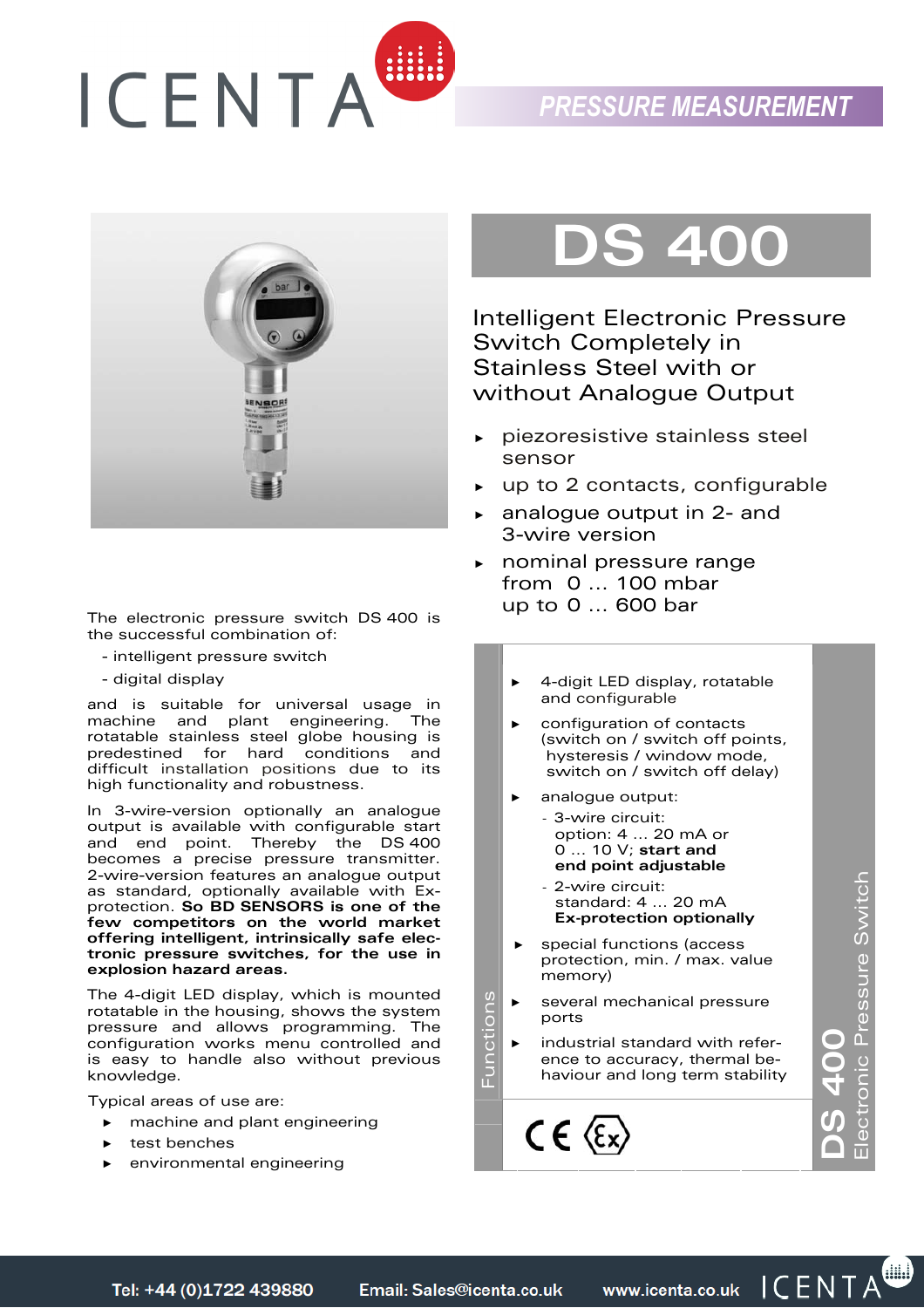| Input pressure range           |       |       |     |      |     |   |     |     |                 |      |     |
|--------------------------------|-------|-------|-----|------|-----|---|-----|-----|-----------------|------|-----|
| Nominal pressure gauge         | [bar] | $-10$ | 0.1 | 0.25 | 0.4 |   | 2.5 | 4   | 10 <sup>1</sup> | 25   | 40  |
| Nominal pressure abs.          | [bar] | ۰.    | 0.1 | 0.25 | 0.4 |   | 2.5 | 4   | 10              | 25   | 40  |
| Permissible overpressure [bar] |       | 3     |     |      |     | 3 | 6   | 20  | 60              | 60   | 100 |
| Nominal pressure gauge         | [bar] |       | 100 |      | 250 |   |     | 400 |                 | 600  |     |
| Nominal pressure abs.          | [bar] |       | 100 |      | 250 |   |     | 400 |                 | 600  |     |
| Permissible overpressure [bar] |       |       | 340 |      | 600 |   |     | 600 |                 | 1000 |     |

| Output signal / Supply  |                                                                                                                     |                                          |                        |  |  |  |  |
|-------------------------|---------------------------------------------------------------------------------------------------------------------|------------------------------------------|------------------------|--|--|--|--|
| Analogue output         |                                                                                                                     |                                          |                        |  |  |  |  |
| 2-wire                  | standard: 4  20 mA / $V_s$ = 18  41 $V_{nc}$                                                                        | Ex-protection: $V_s = 17$ 28 $V_{nc}$    |                        |  |  |  |  |
| 3-wire (in preparation) | standard: without                                                                                                   |                                          |                        |  |  |  |  |
|                         | options: $420$ mA / $V_s = 1930$ $V_{nc}$                                                                           | 0  10 V / $V_s$ = 19  30 $V_{\text{pc}}$ |                        |  |  |  |  |
| Accuracy                |                                                                                                                     | IEC 60770 <sup>2</sup>                   | <b>BFSL</b>            |  |  |  |  |
|                         | standard: nominal pressure $> 0.4$ bar:                                                                             | $\leq$ $\pm$ 0.35 % FSO                  | $\leq \pm 0.175$ % FSO |  |  |  |  |
|                         | nominal pressure $\leq 0.4$ bar:                                                                                    | $\leq \pm$ 0.50 % FSO $\hspace{1cm}$     | $\leq \pm 0.250$ % FSO |  |  |  |  |
|                         | nominal pressure > 0.4 bar:<br>option:                                                                              | $\leq \pm$ 0.25 % FSO                    | $\leq \pm 0.125$ % FSO |  |  |  |  |
| Permissible load        | current 2-wire: $R_{\text{max}} = [(V_s - V_{s_{\text{min}}}) / 0.02] \Omega$                                       |                                          |                        |  |  |  |  |
|                         | current 3-wire: $R_{\text{max}} = 500 \Omega$                                                                       |                                          |                        |  |  |  |  |
|                         | voltage 3-wire: $R_{min} = 10 k\Omega$                                                                              |                                          |                        |  |  |  |  |
| Response time           | $2$ -wire: $<$ 10 msec                                                                                              | 3-wire: 30 msec                          |                        |  |  |  |  |
| Contact <sup>3</sup>    |                                                                                                                     |                                          |                        |  |  |  |  |
| Number, type            | 1 or 2 independent PNP outputs                                                                                      |                                          |                        |  |  |  |  |
| Switching current       | 2-wire: standard: contact rating max. 125 mA, short-circuit resistant; $V_{\text{switch}} = V_s - 2V$               |                                          |                        |  |  |  |  |
|                         | Ex-protection: max. switching current <sup>4</sup> : 70 mA; max. L <sub>o</sub> = 2 mH; max. C <sub>o</sub> = 40 nF |                                          |                        |  |  |  |  |
|                         | 3-wire: contact rating max. 500 mA, short-circuit resistant                                                         |                                          |                        |  |  |  |  |
| Accuracy of contacts    |                                                                                                                     | IEC 60770 <sup>2</sup>                   | <b>BFSL</b>            |  |  |  |  |
|                         | standard: nominal pressure > 0.4 bar:                                                                               | $\leq \pm$ 0.35 % FSO                    | $\leq \pm 0.175$ % FSO |  |  |  |  |
|                         | nominal pressure $\leq 0.4$ bar:                                                                                    | $\leq \pm$ 0.50 % FSO                    | $\leq \pm 0.250$ % FSO |  |  |  |  |
|                         | nominal pressure > 0.4 bar:<br>option:                                                                              | $\leq \pm 0.25$ % FSO                    | $\leq \pm 0.125$ % FSO |  |  |  |  |
| Repeatability           | $\leq \pm 0.1$ % FSO                                                                                                |                                          |                        |  |  |  |  |
| Switching frequency     | 3-wire: 50 Hz<br>2-wire: max. 10 Hz                                                                                 |                                          |                        |  |  |  |  |
| Switching cycles        | $> 100 \times 10^{6}$                                                                                               |                                          |                        |  |  |  |  |
| Delay time              | $0100$ sec                                                                                                          |                                          |                        |  |  |  |  |

| Thermal errors (Offset and Span) |                |                 |              |                |              |              |                 |
|----------------------------------|----------------|-----------------|--------------|----------------|--------------|--------------|-----------------|
| Nominal pressure P <sub>N</sub>  | [bar]          | $-10$           | $\leq 0.1$   | $\leq 0.25$    | $\leq 0.4$   | $\leq 1.0$   | > 1.0           |
| Tolerance band                   | $[%$ FSO $]$   | $\leq \pm 0.75$ | $\leq \pm 2$ | $\leq \pm 1.5$ | $\leq \pm 1$ | $\leq \pm 1$ | $\leq \pm 0.75$ |
| TC, average                      | [% FSO / 10 K] | ± 0.07          | ± 0.3        | ± 0.2          | ± 0.14       | $+0.1$       | ± 0.07          |
| in compensated range             | [°C]           | 070             |              | 050            |              |              | 070             |

| Electrical protection                                                        |                                                                                                                     |  |  |  |
|------------------------------------------------------------------------------|---------------------------------------------------------------------------------------------------------------------|--|--|--|
| Short-circuit protection                                                     | permanent                                                                                                           |  |  |  |
| Reverse polarity protection                                                  | no damage, but also no function                                                                                     |  |  |  |
| Electromagnetic compatibility                                                | emission and immunity according to EN 61326                                                                         |  |  |  |
| Option Ex-protection<br>only with $4 \dots 20$ mA $/ 2$ -wire<br>AX14-DS 400 | zone $0^5$ : Il 1 G EEx ja IIC T4<br>safety technical maximum values: $U_i = 28 V$ , $I_i = 93 mA$ , $P_i = 660 mW$ |  |  |  |

| Display               |                                                                               |
|-----------------------|-------------------------------------------------------------------------------|
| Type                  | 4-digit, 7-segment-LED display, digit height 10 mm, visible area 37.2 x 11 mm |
| Range                 | $-1999+9999$                                                                  |
| Accuracy              | 0.1 % $\pm$ 1 digit                                                           |
| Digital damping       | $0.330$ sec (programmable)                                                    |
| Measured value update | 0.0  10 sec (programmable)                                                    |

<sup>1</sup> measurement starts with ambient pressure

Email: Sales@icenta.co.uk

www.icenta.co.uk ICENTA

 $^{\rm 2}$  accuracy according to IEC 60770 – limit point adjustment (non-linearity, hysteresis, repeatability)

<sup>3</sup> with Ex-protection max. 1 contact possible

 $4$  the real switching current in the application depends on the power supply unit

 $^{\rm 5}$  approved for atmospheric pressure from 0.8 bar up to 1.1 bar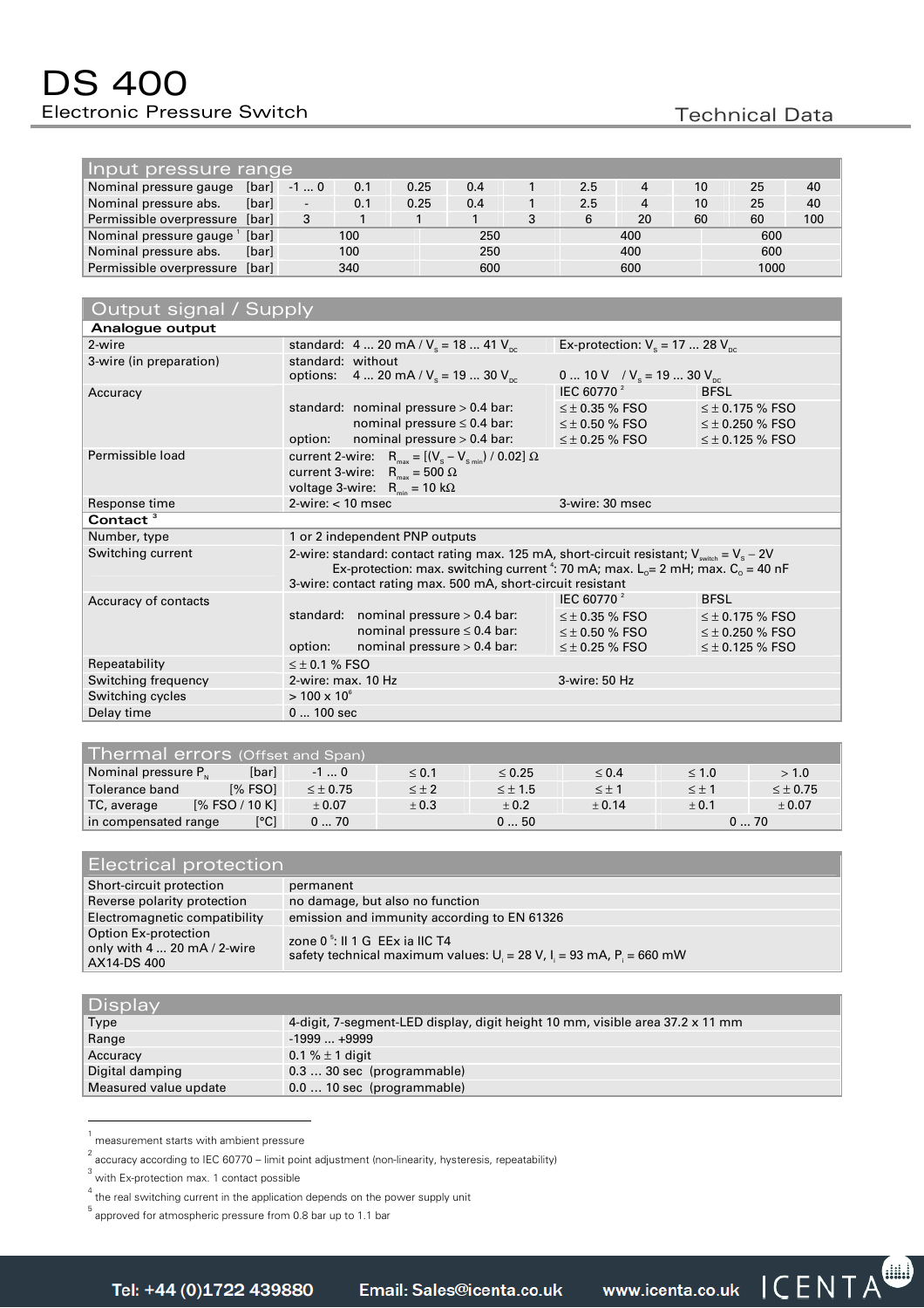| Mechanical stability      |              |                       |                                                                                      |            |  |
|---------------------------|--------------|-----------------------|--------------------------------------------------------------------------------------|------------|--|
| Vibration                 |              | 5 g RMS (20  2000 Hz) |                                                                                      |            |  |
| Shock                     |              | 100 g / 11 msec       |                                                                                      |            |  |
| Permissible temperatures  |              |                       |                                                                                      |            |  |
| Medium                    | $-25$ 125 °C |                       |                                                                                      |            |  |
| Electronics / environment | $-2585$ °C   |                       | Ex-protection: application in zone 0:<br>application in zone 1 or higher: -25  70 °C | $-2060$ °C |  |
| Storage                   | $-4085$ °C   |                       |                                                                                      |            |  |

## **Dimensions**









G1/2" DIN 3852 M20x1,5







M20x1.5 M10x1; M12x1; M12x1.5 (up to 100 bar)



1/4" NPT G1/2" flush (DIN 3852)<sup>7</sup> (up to 40 bar)





- $\Rightarrow$  Total length of devices with nominal pressure range  $P_{N}$  > 40 increases by 14 mm!
- $\Rightarrow$  Total length of devices with Ex-protection increases by 20 mm!

6 on request

7<br>not possible for vacuum ranges

Email: Sales@icenta.co.uk

www.icenta.co.uk ICENTA